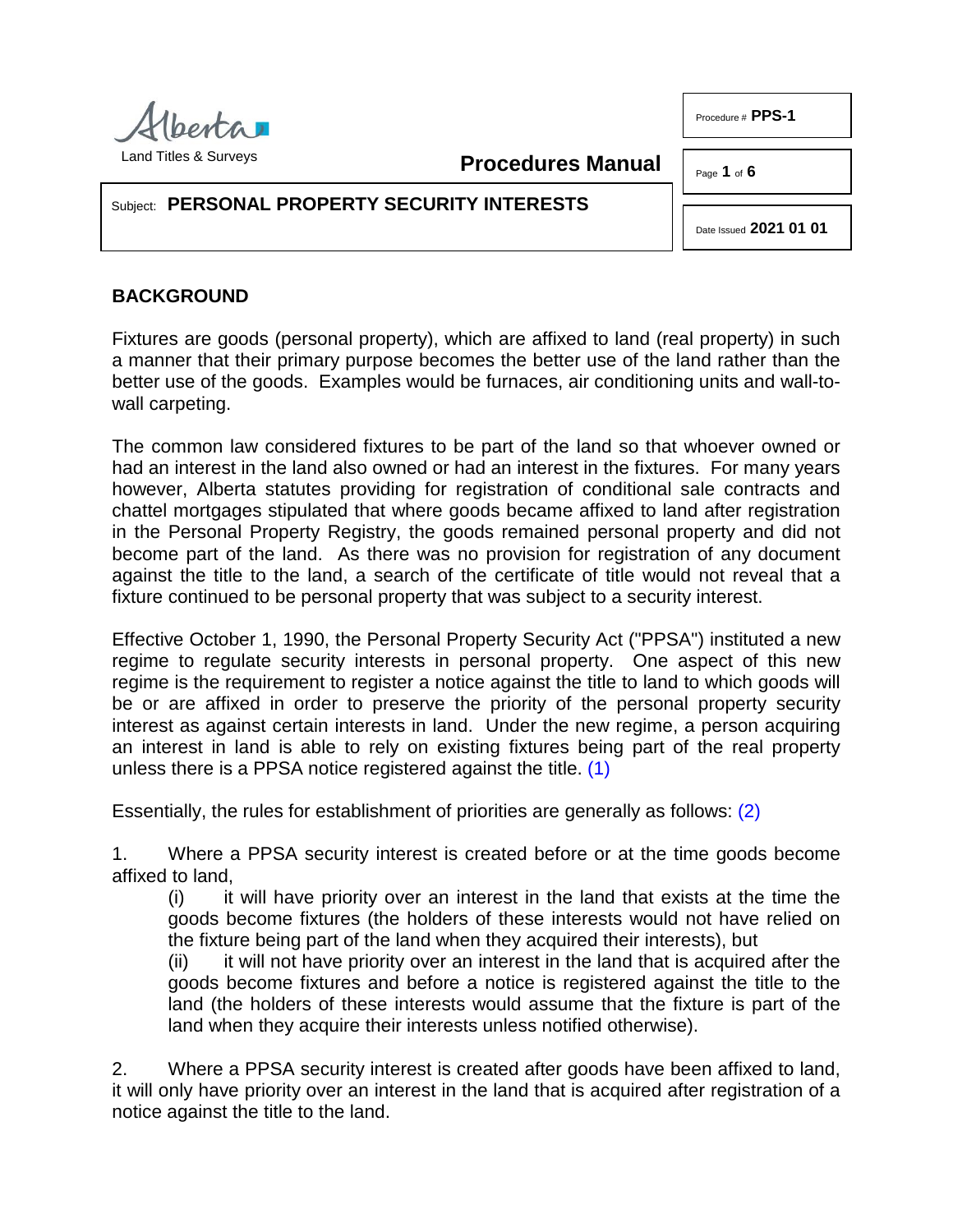The effect of these priority rules is that the order of registration against a title will not necessarily indicate who has the prior claim in respect of fixtures. A similar situation exists in respect of judgment creditor claims where a subsequently registered interest in land may have priority over a previously registered writ if the interest was acquired before the writ was registered.

If a PPSA security interest holder fails to register a notice and loses priority to an interest in the land acquired after the goods became fixtures, then the protection of the PPSA is lost in this situation. The fixtures are considered to be part of the land, without regard to the PPSA security interest, and entitlement to them is determined according to the priority rules governing competing interests in land.

<span id="page-1-0"></span>If a secured party has established priority over an interest in land, that secured party has the right to retake possession of the fixtures by requesting the civil enforcement agency to remove them from the land.  $(3)$  The holder of a subsequent interest in the land may retain the fixtures as part of the real property and obtain a discharge of the security interest by paying the secured party the lesser of the amount of the security interest or the market value of the goods[.\(4\)](#page-5-3)

<span id="page-1-1"></span>The Builders' Lien Act continues to apply to building materials as these are excluded from the definition of fixture in the PPSA. As in the case of builders' liens, a mortgage advance only gets priority over a PPSA security interest if there is no notice registered against the title when the advance is made. However, as in the case of builders' liens, there is a provision protecting advances made at any time on a particular day if a title search obtained on that day does not disclose the PPSA notice. [\(5\)](#page-5-4)

<span id="page-1-2"></span>Notice of a security interest in crops, naturally grown or planted but excluding certain trees, may also be registered against land in the same manner as for fixtures. Where a PPSA security interest is created in crops, it will have priority over interests in the land except an interest that is acquired after the crop is planted and before a notice is registered. [\(6\)](#page-5-5)

## <span id="page-1-3"></span>**REGISTRATION PROCEDURE**

The SPIN2 document type to be used when creating a Document Registration Request (DRR) form is: Notice Security Interest

The code used for registration at Land Titles is: NOSI

<span id="page-1-4"></span>1. A Notice of Security Interest [\(FORM 16\)](http://www.servicealberta.gov.ab.ca/pdf/ltmanual/PPS-1-FORM16.pdf) has been prescribed for registration against the title to land. [\(7\)](#page-5-6) The notice must contain the following:

a) the name and address of the debtor (can be a partnership),

b) the legal description of the land to which the goods are affixed or on which the crops are growing (must be titled land),

c) the name and address of the secured party,

d) the amount secured (this is the lesser of the amount secured by the security interest or the value of the fixtures or crops),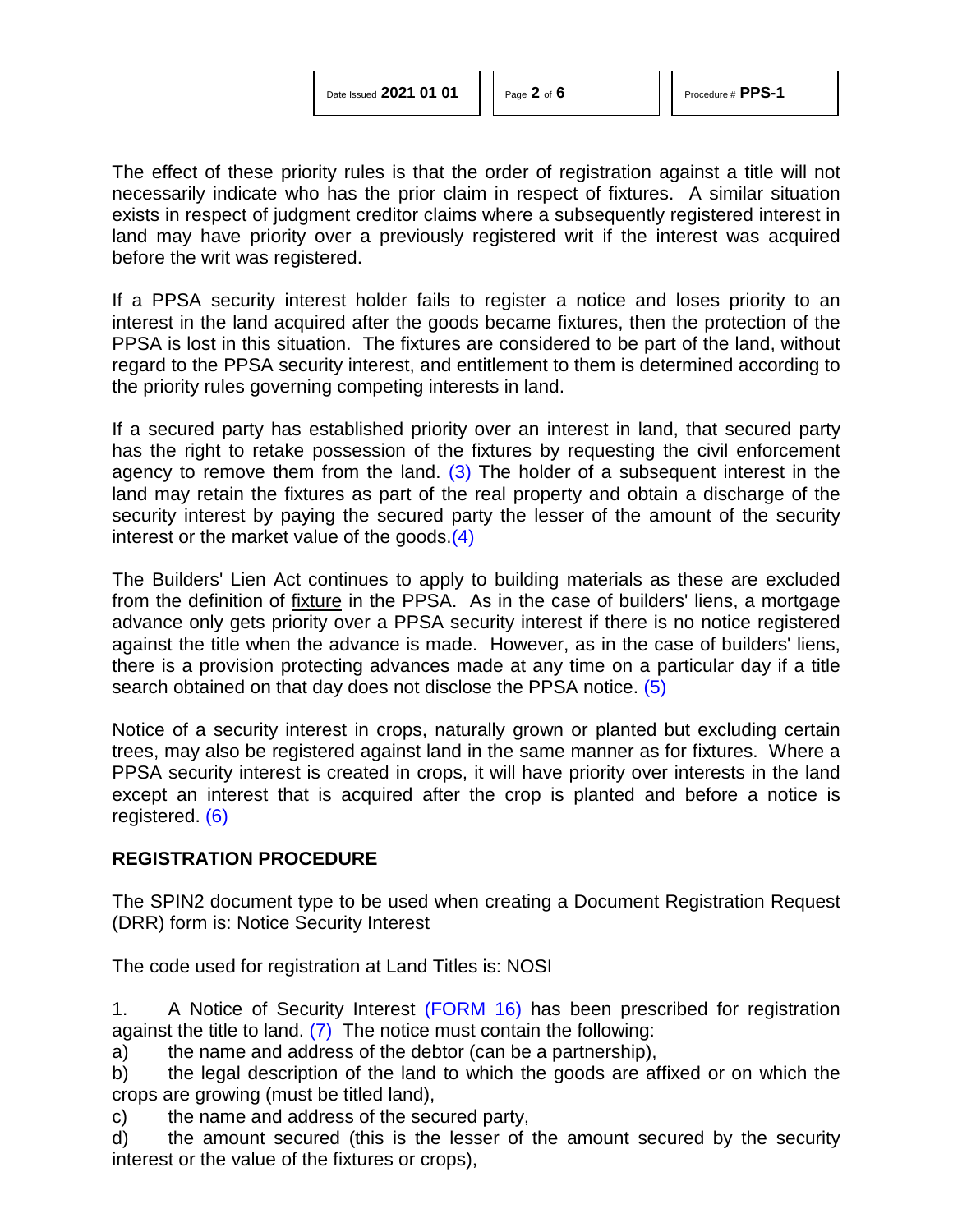<span id="page-2-0"></span>

e) a description of the collateral (i.e., fixtures or crops) secured (pipeline is also acceptable). The collateral must be identifiable (e.g., furnaces, air conditioning units, etc.). Stating the entire debtor's present and after acquired personal property is not acceptable.

f) the date on which the notice of the security interest is to expire ("Infinity" is acceptable)

2. **Execution and Affidavits for Notice** - The notice must be executed by the secured party or an agent for the secured party.  $(8)$  Under the PPSA, a secured party may be a partnership or an unincorporated organization; any authorizing signature may be accepted in respect of these entities. Attestation requirements do not need to be complied with for the notice. If an agent for the secured party signs the notice, an Affidavit Verifying Notice [\(FORM](http://www.servicealberta.gov.ab.ca/pdf/ltmanual/PPS-1-FORM18.PDF) 18) must be completed by the agent.

3. Subdivision approval is not required if the legal description relates to only part of the land described in a certificate of title. There is no possibility that these registrations may effect a subdivision, as the secured party does not have the right to force a sale of the land to realize on the security.

4. If the fixture is affixed to common property of a condominium, the notice is endorsed against the extra sheet for the condominium plan.

<span id="page-2-1"></span>5. **Change Notice for Transactions Affecting a Security Interest** - A Change Notice [\(FORM 17\)](http://www.servicealberta.gov.ab.ca/pdf/ltmanual/PPS-1-FORM17.PDF) has been prescribed for giving notice of a renewal, transfer, postponement, amendment, partial discharge or full discharge of a security interest in fixtures or crops. [\(9\)](#page-5-8) A change notice can only be registered if the original notice has not expired. As a change notice renewal must be registered within a specific time period, they should come to the registration area in a red folder.

a) **Renewal** - A new expiry date must be specified. The renewal period commences at the expiry of the original period. The notice is rejected if the original period was specified as "Infinity".

The SPIN2 document type to be used when creating a Document Registration Request (DRR) form is: Notice Security Interest

The code used for registration at Land Titles is: RENN

b) **Transfer** - The name and address of the transferee must be specified. The transferee becomes the new secured party and any future change notices must be executed by him or his agent.

The SPIN2 document type to be used when creating a Document Registration Request (DRR) form is: Transfer of Instrument

The code used for registration at Land Titles is: TFIN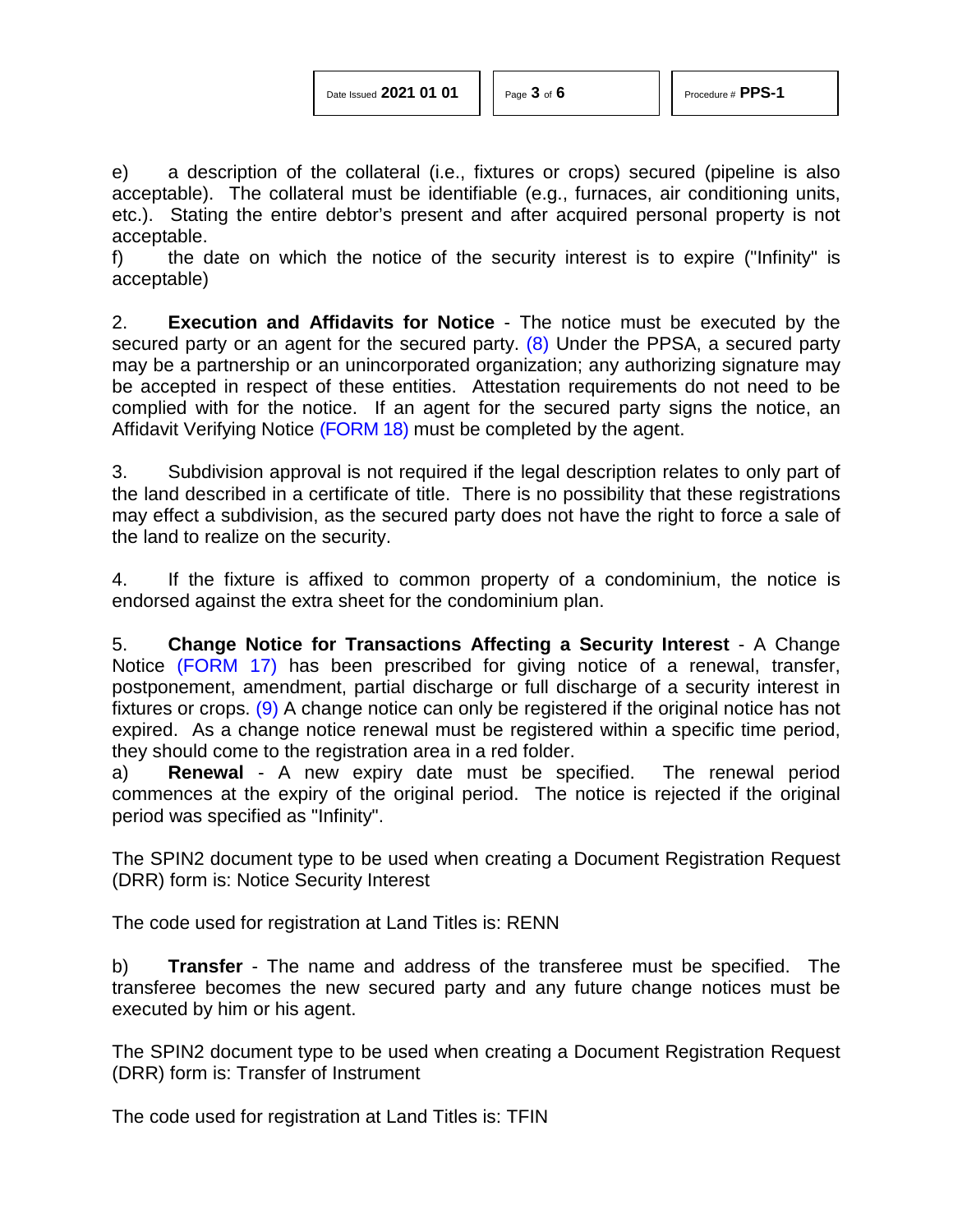c) **Postponement** - Sufficient particulars to identify the instrument or caveat, which is to be given priority, are required.

The SPIN2 document type to be used when creating a Document Registration Request (DRR) form is: Postponement

The code used for registration at Land Titles is: POST

d) **Amendment** - This should generally relate to a change in the description of the collateral secured or a change of address for the secured party. It may also include a change to the amount secured.

The SPIN2 document type to be used when creating a Document Registration Request (DRR) form is: Amendment

The code used for registration at Land Titles is: AMEN and CHAA

e) **Partial discharge** - The legal descriptions of the parcels, which are no longer affected by the security interest, are required.

f) **Full discharge** - The notice, as well as all change notices, are discharged against all affected titles.

The SPIN2 document type to be used when creating a Document Registration Request (DRR) form is: Discharge

The code used for registration at Land Titles is: DISC

6. **Execution and Affidavits for Change Notice** – Execution requirements for every change notice are the same as for Land Titles documents, with a witness and the usual affidavits or a corporate seal. Where the secured party is not an individual or corporation (such as a trade-name or partnership), the change notice must be signed by an agent since the authority to bind these entities will vary from one organization to another. [\(10\)](#page-5-9)

<span id="page-3-0"></span>Under the PPSA, a different agent can execute a change notice even though the original notice was executed by the secured party or another agent. It is therefore not necessary to know who signed the original notice. In this case, in addition to the normal attestation requirements for executing a change notice, the new agent must complete the Affidavit Verifying Notice in which they represent, under oath, that the secured party has authorized them to effect registration in the Land Titles office.

<span id="page-3-1"></span>7. **Expiration of Notice** - If the original period plus any renewal period has elapsed, the notice and any subsequent change notice that relates to the security interest may be discharged from the title. [\(11\)](#page-5-10) This would normally be done at the request of the debtor or any person who has an interest in the land.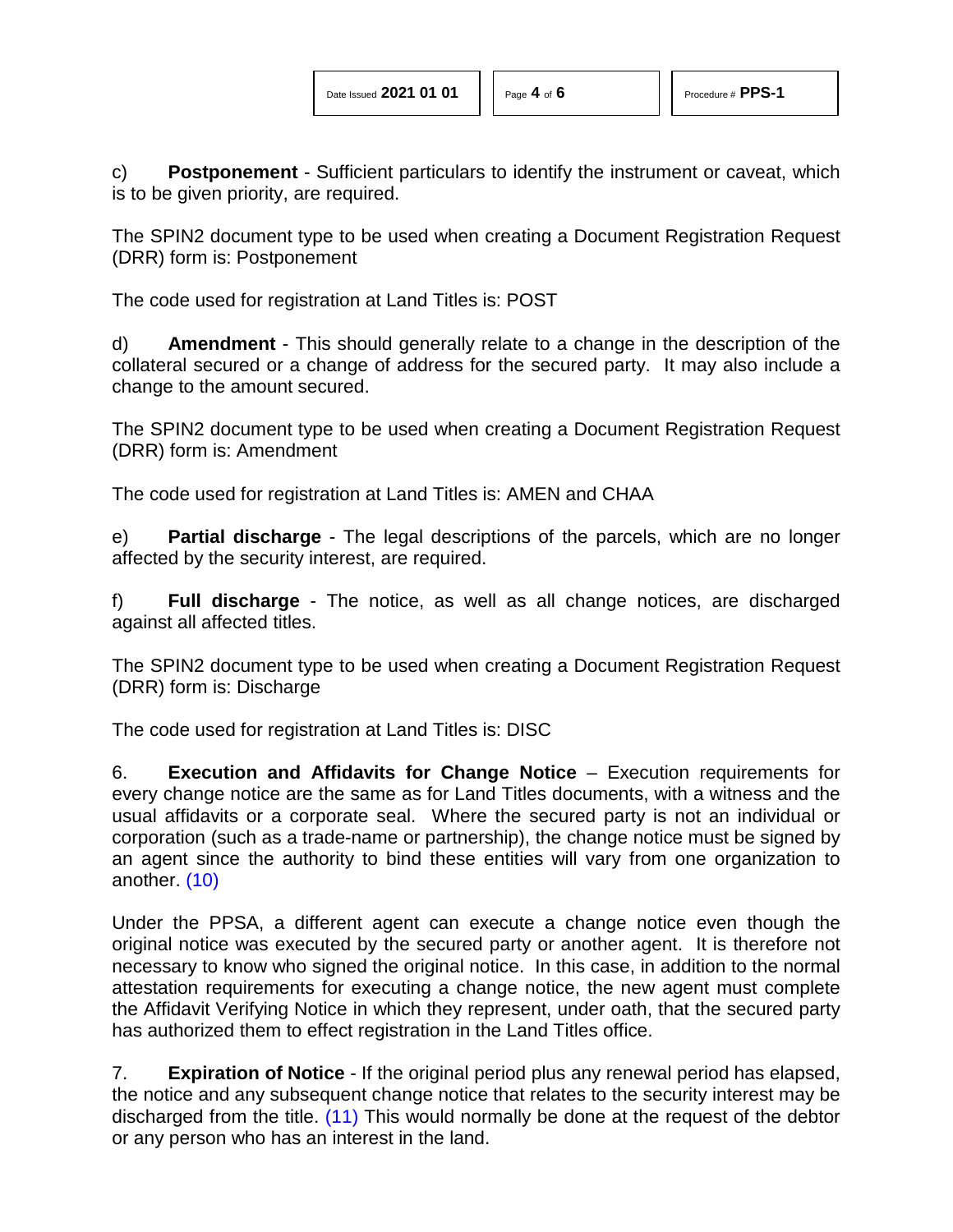The SPIN2 document type to be used when creating a Document Registration Request (DRR) form is: Expiration

The code used for registration at Land Titles is: EXPI

<span id="page-4-0"></span>8. **Demand to Secured Party** - The debtor named in the notice or a person shown on the certificate of title as having an interest in the land may give a written demand [\(FORM 19\)](http://www.servicealberta.gov.ab.ca/pdf/ltmanual/PPS-1-FORM19.PDF) to the secured party to either discharge or amend the notice of security interest. [\(12\)](#page-5-11) The secured party has 40 days after the demand is given to submit for registration either a change notice or a certified copy of a court order confirming that the demand need not be complied with.

If the secured party does not comply, the person giving the demand is authorized to submit the appropriate change notice for registration. The change notice must be accompanied by the prescribed proof of demand [\(FORM 20\)](http://www.servicealberta.gov.ab.ca/pdf/ltmanual/PPS-1-FORM20.PDF) establishing that the demand was properly given to the secured party. Where the demand is given by an agent, the forms should be modified accordingly.

The demand may be given by sending it by registered mail to the address of the secured party as it appears on the notice, as amended if applicable. Various other methods of giving the demand are set out in section 72 of the PPSA. The demand is deemed to be given (i.e., the 40 day period starts running) when it is actually received by the secured party or, if registered mail is used, 10 days after the mail is registered.

The SPIN2 document type to be used when creating a Document Registration Request (DRR) form is: Discharge

The code used for registration at Land Titles is: DISC

## 9. **Fees**

a) Notice of Security Interest - [Tariff item 4](http://www.servicealberta.ca/pdf/ltmanual/APPENDIXI.PDF) is charged. The fee is based on the amount secured, as with mortgages and other encumbrances.

b) Change Notice relating to a renewal, transfer, postponement or amendment - [Tariff item 11\(6\)](http://www.servicealberta.ca/pdf/ltmanual/APPENDIXI.PDF) is charged. If an amendment indicates that the amount secured has increased, [Tariff item 4\(5\)](http://www.servicealberta.ca/pdf/ltmanual/APPENDIXI.PDF) applies.

c) Change Notice relating to an amendment to change the address of the secured party - [Tariff item 11\(1\)](http://www.servicealberta.ca/pdf/ltmanual/APPENDIXI.PDF) is charged.

d) Change Notice relating to a partial or full discharge, or a request for expiration - [Tariff item 11\(5\)](http://www.servicealberta.ca/pdf/ltmanual/APPENDIXI.PDF) is charged.

[Tariff item 13](http://www.servicealberta.ca/pdf/ltmanual/APPENDIXI.PDF) is applicable for any extra endorsements after the first.